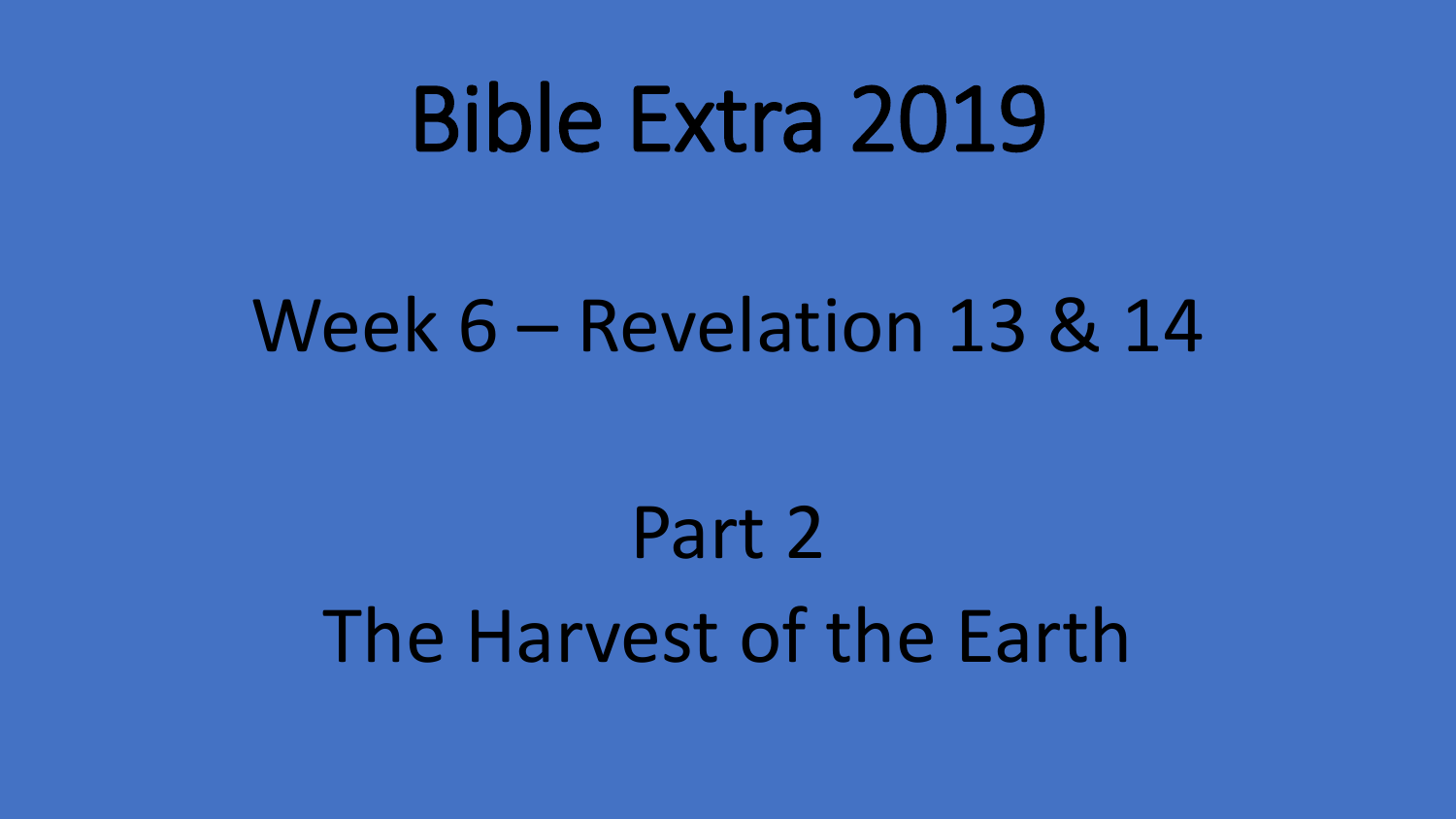### Re-visiting the 144,000

- 1. The whole people of God past and present.
- 2. Just the martyrs or some subset of future martyrs.
- 3. Converted, male, Jewish, virgins who will witness for Christ during the final 7-years tribulation after the church is raptured.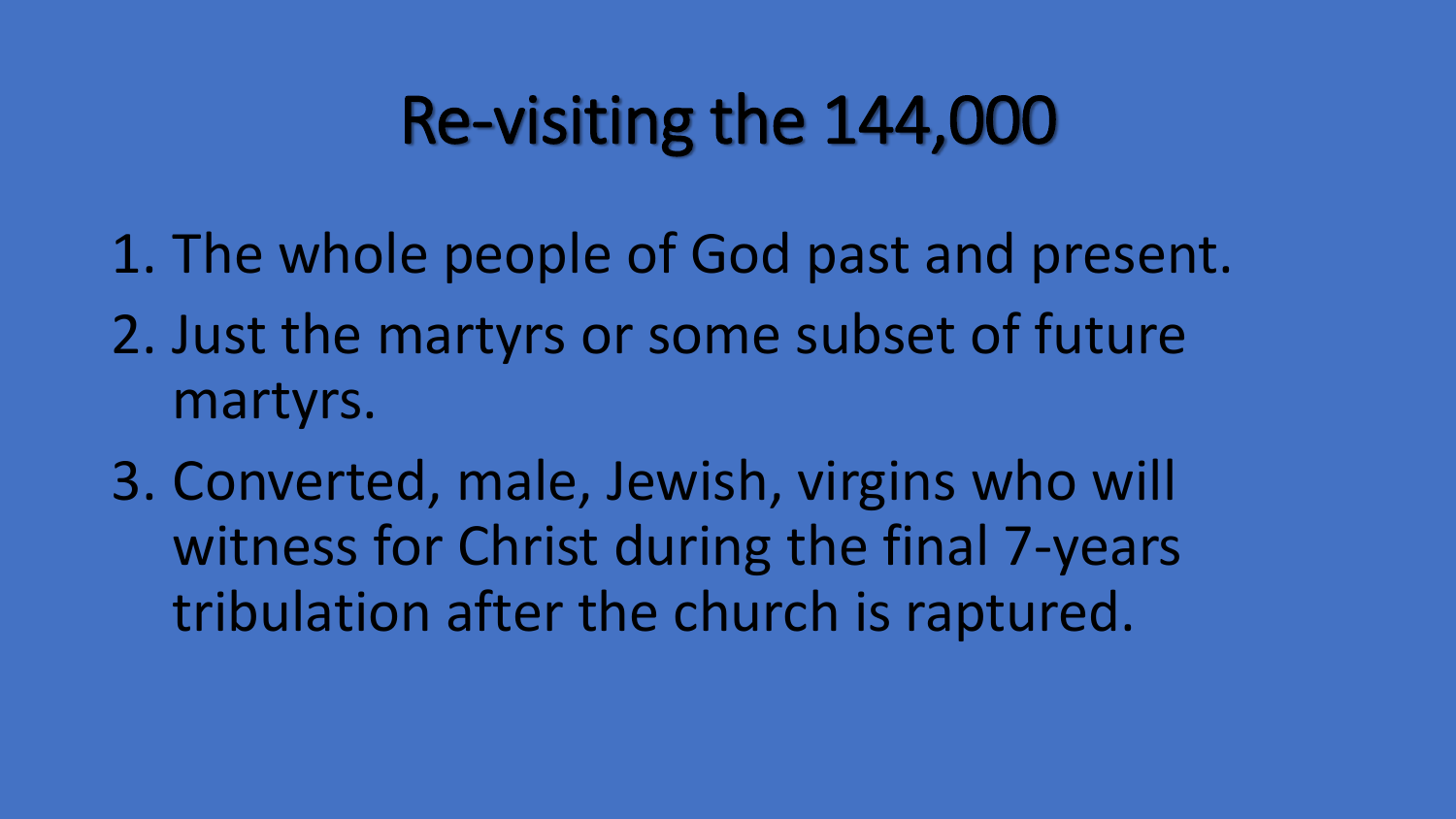According to the Lord's word, we tell you that we who are still alive, who are left until the coming of the Lord, will certainly not precede those who have fallen asleep. For the Lord himself will come down from heaven, with a loud command, with the voice of the archangel and with the trumpet call of God, and the dead in Christ will rise first. After that, we who are still alive and are left will be caught up together with them in the clouds to meet the Lord in the air. And so we will be with the Lord forever.

1 Thes 4:14-17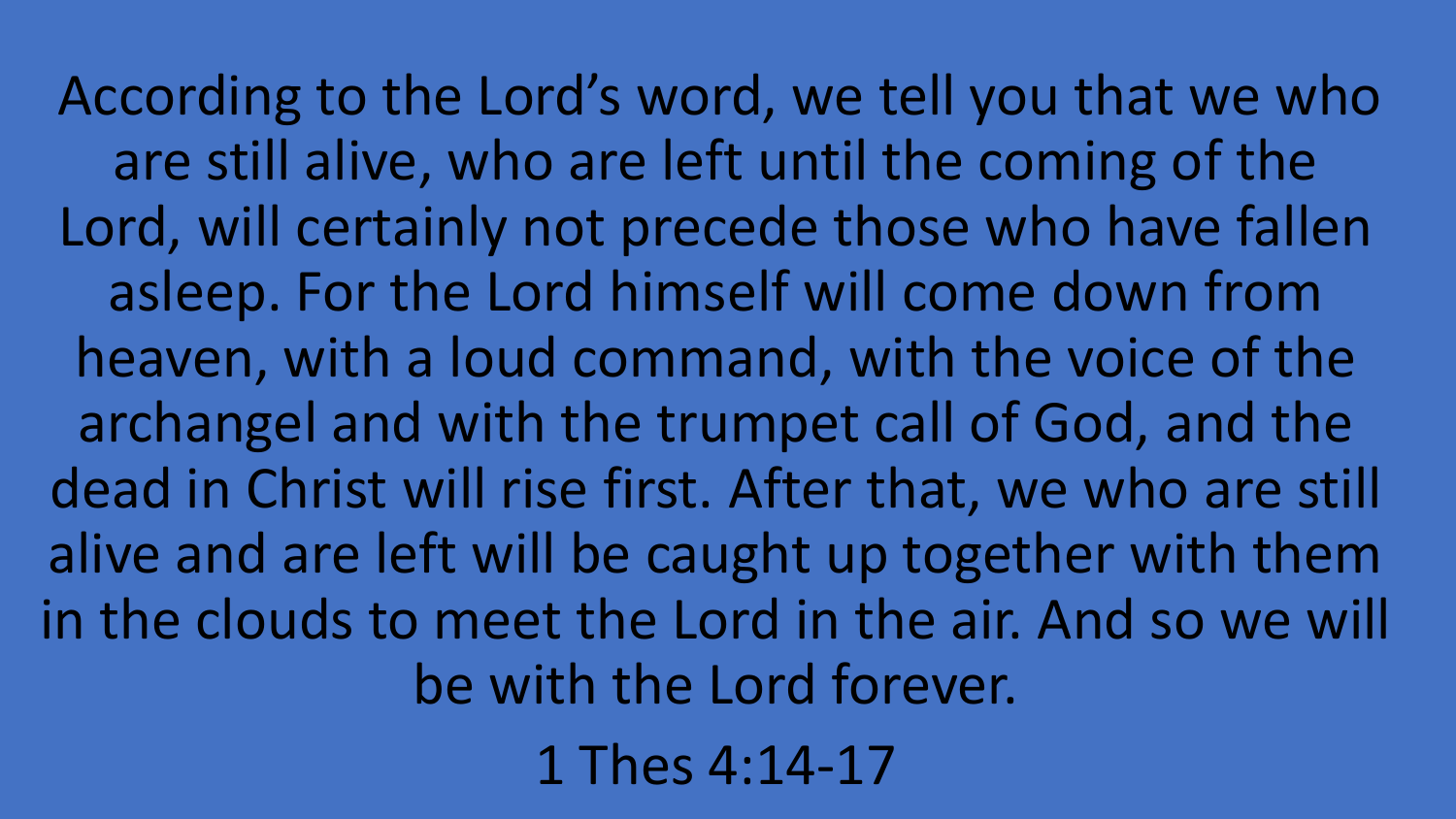Listen, I tell you a mystery: We will not all sleep, but we will all be changed— in a flash, in the twinkling of an eye, at the last trumpet. For the trumpet will sound, the dead will be raised imperishable, and we will be changed. 1 Cor 15:51-52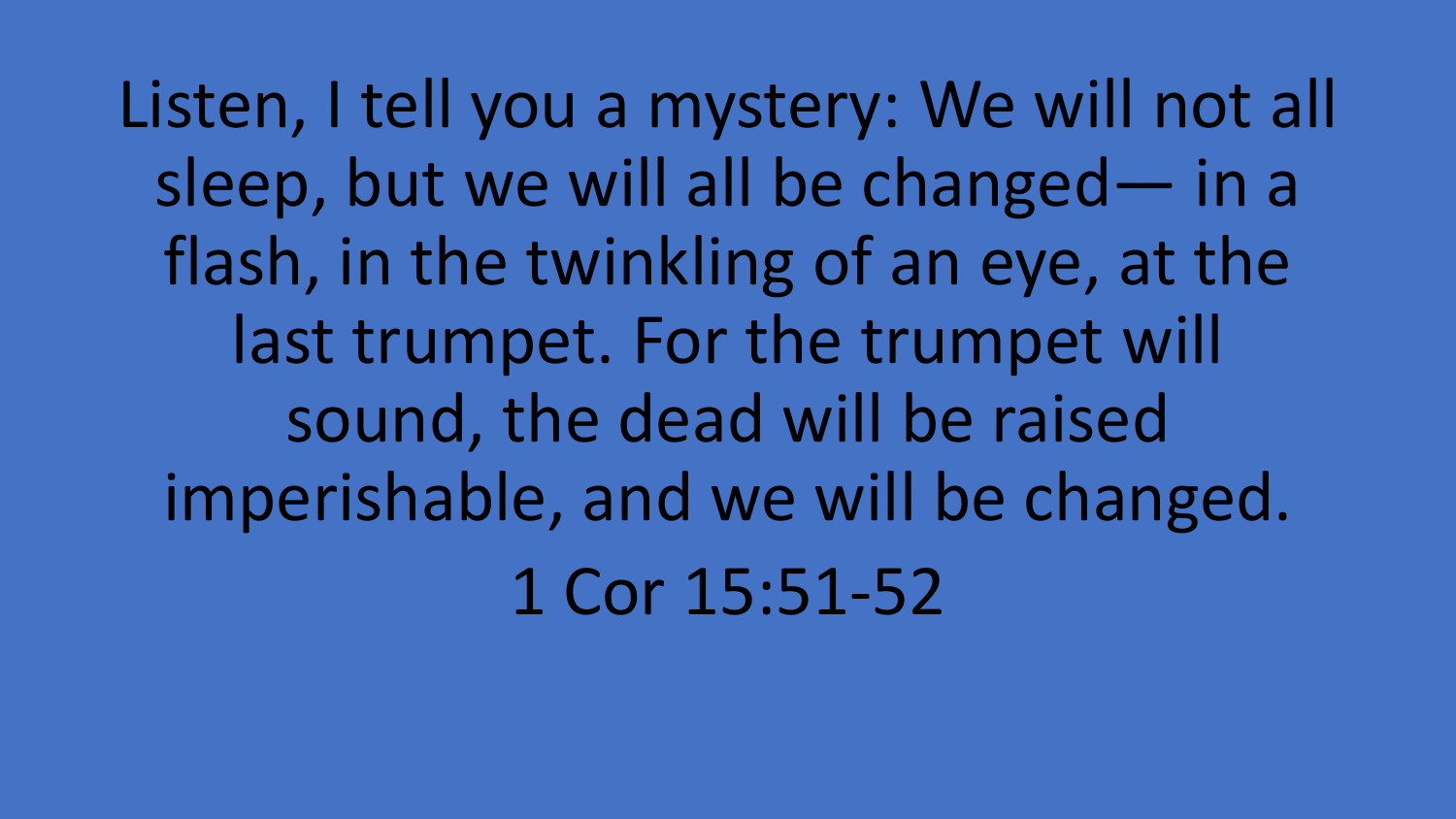Then will appear the sign of the Son of Man in heaven. And then all the peoples of the earth will mourn when they see the Son of Man coming on the clouds of heaven, with power and great glory. And he will send his angels with a loud trumpet call, and they will gather his elect from the four winds, from one end of the heavens to the other.

Mt 24:29-31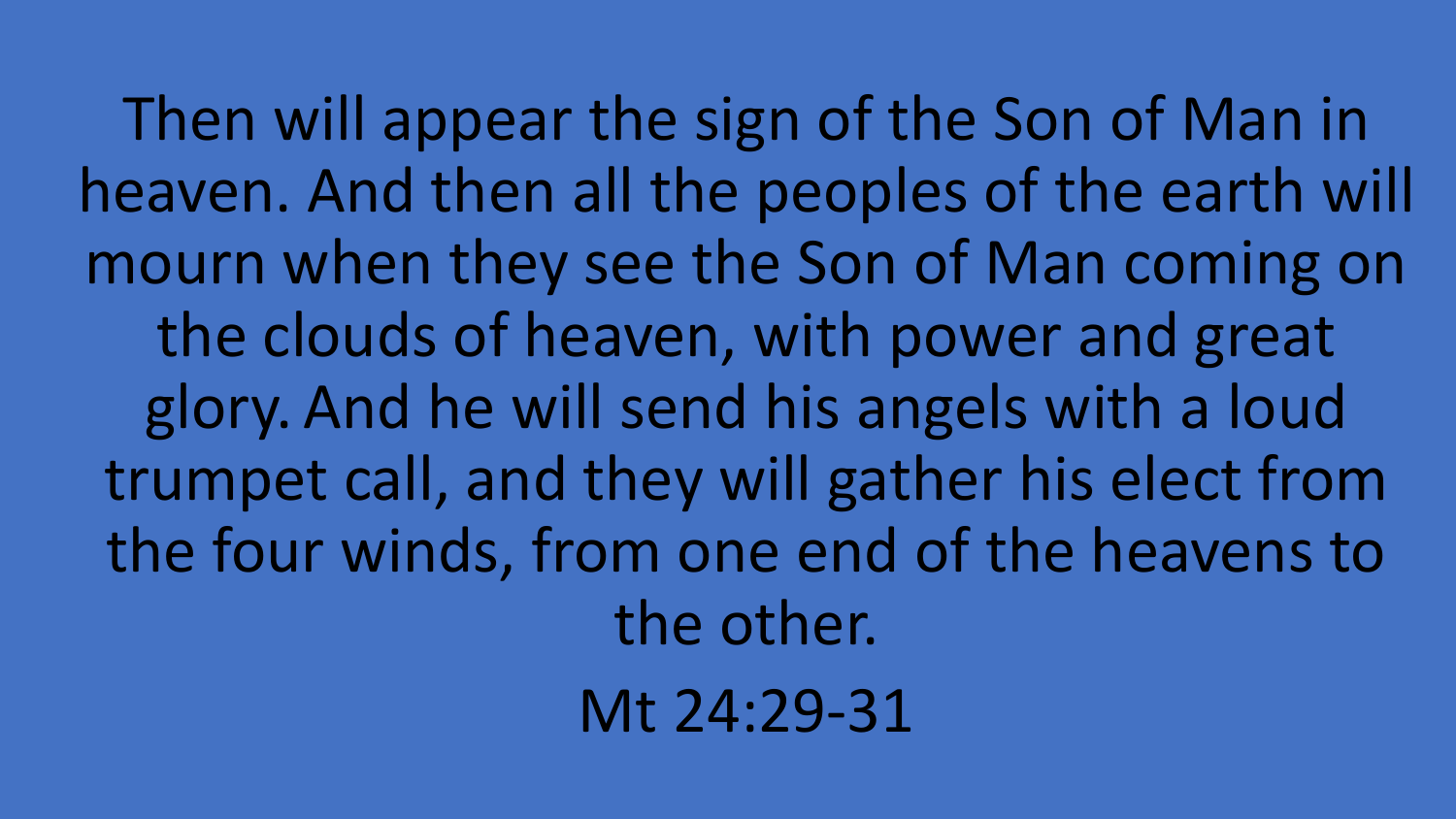Two men will be in the field; one will be taken and the other left. Two women will be grinding with a hand mill; one will be taken and the other left. Mt 24:40-41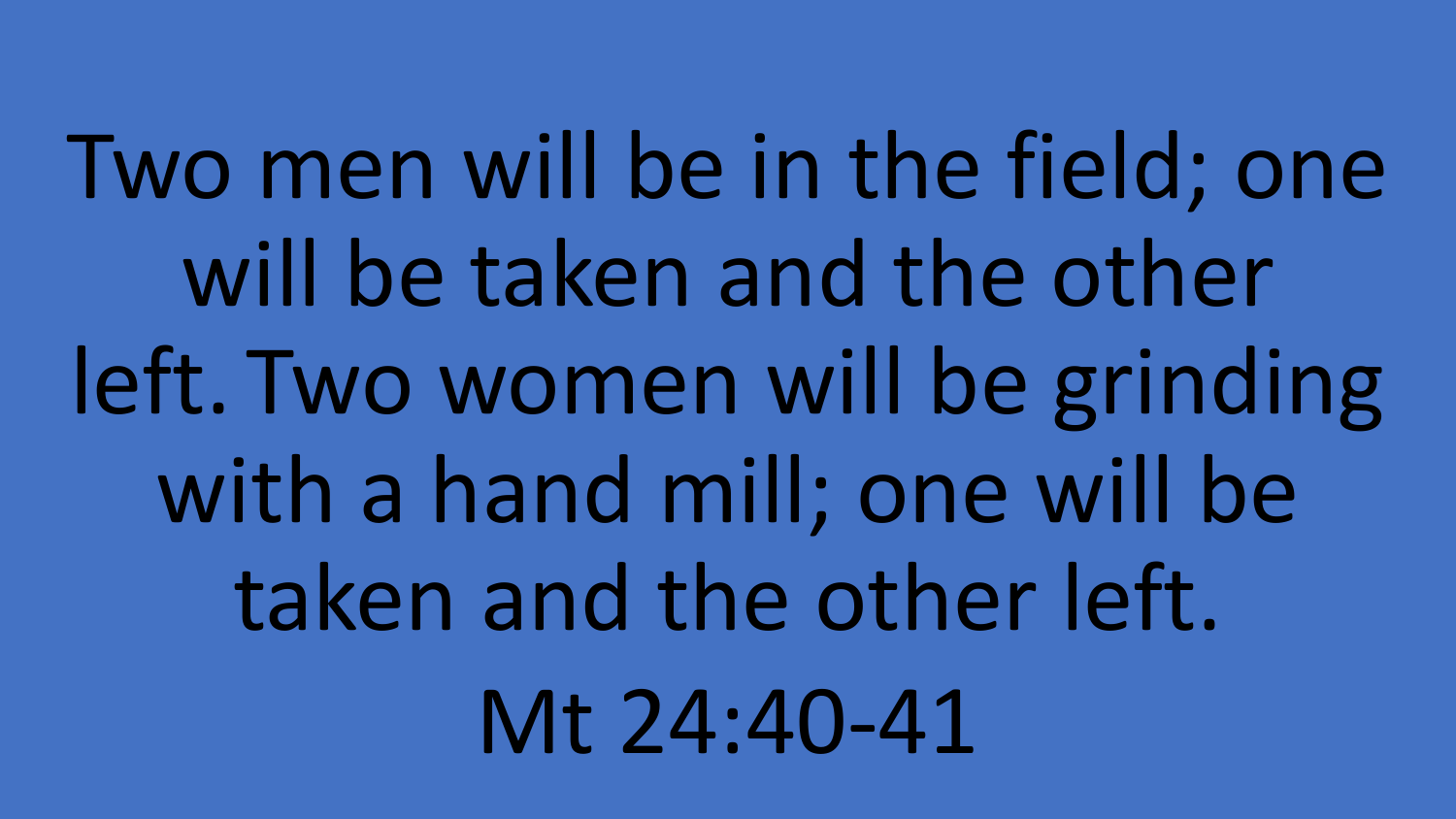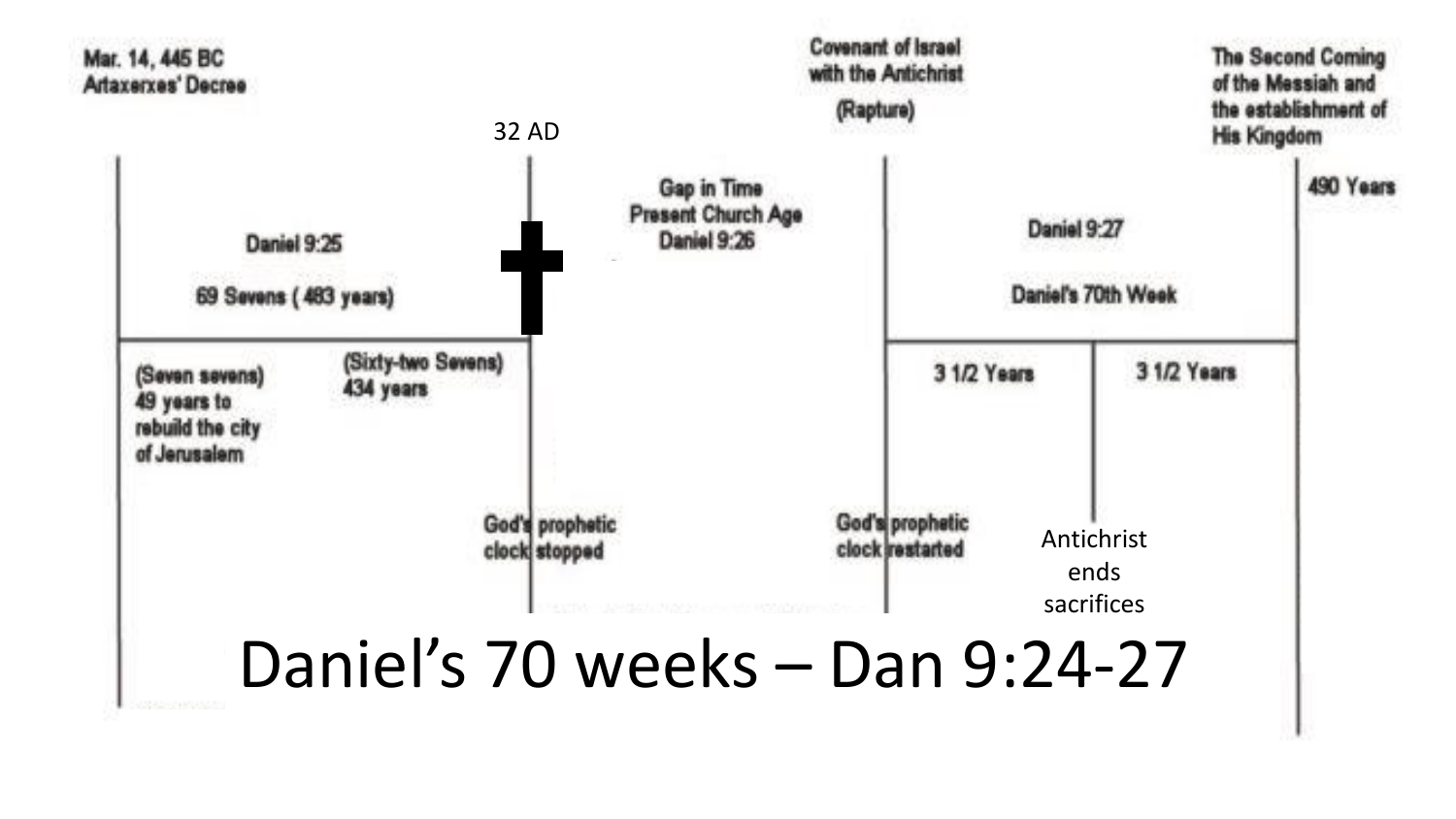If it is accepted that God has 2 separate peoples and different programmes for each, then the doctrine of the rapture of the church before the Great Tribulation follows logically. This is how the church "parenthesis" ends so that God can turn his attention back to Israel for the next dispensation. Dispensationalism teaches that after the rapture of the church, national Israel again takes centre stage during the tribulation and Jews finally begin accepting Jesus as their Messiah. To keep their strange doctrinal system from collapsing [they] must prove the doctrine of the pre-tribulational rapture – a doctrine wholly unknown to Christianity before the 19th century.

T.L. Frazier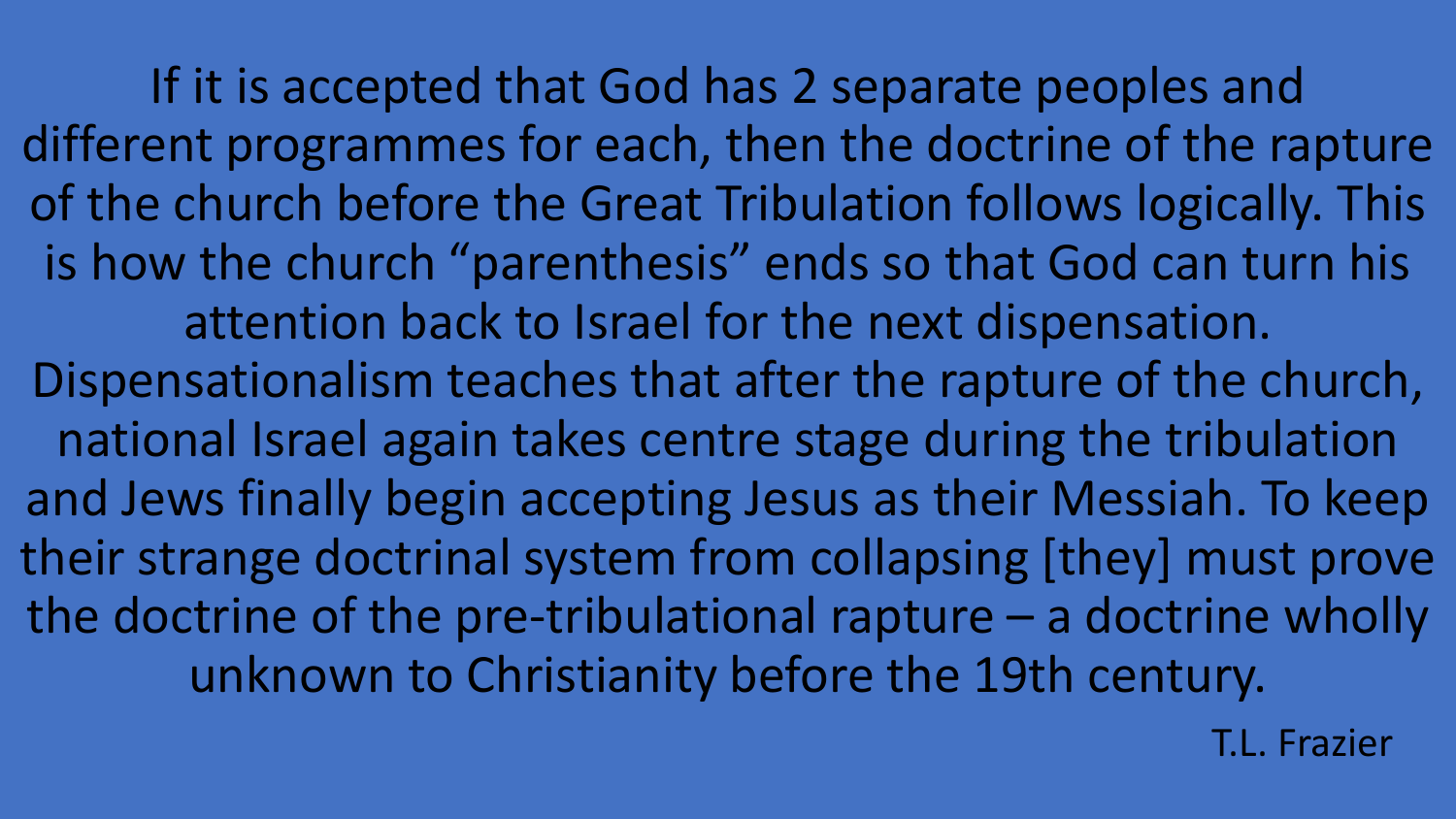#### Arguments FOR a pre-trib rapture

- •Christians not appointed to suffer wrath (Eg Rev 3:10, 1 Thes 5:9)
- "Come up here" Rev 4:1
- •"Left Behind" Mat 24:40
- •2 Thes 2:3-8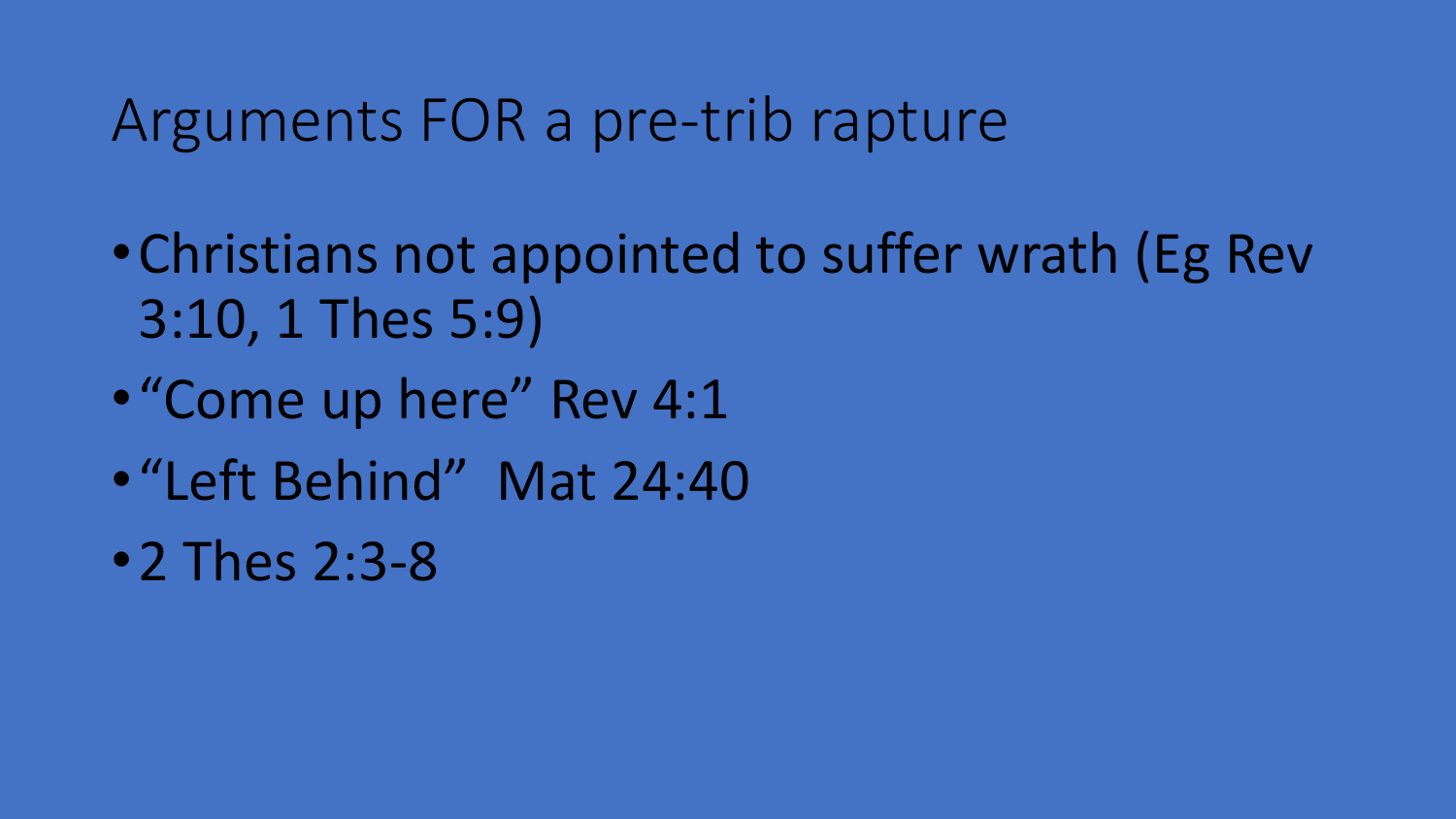Don't let anyone deceive you in any way, for that day will not come until the rebellion occurs and the man of lawlessness is revealed, the man doomed to destruction. He will oppose and will exalt himself over everything that is called God or is worshiped, so that he sets himself up in God's temple, proclaiming himself to be God. And now you know what is holding him back, so that he may be revealed at the proper time. For the secret power of lawlessness is already at work; but the one who now holds it back will continue to do so till he is taken out of the way. And then the lawless one will be revealed, whom the Lord Jesus will overthrow with the breath of his mouth and destroy by the splendour of his coming.

2 Thes 2:3-8